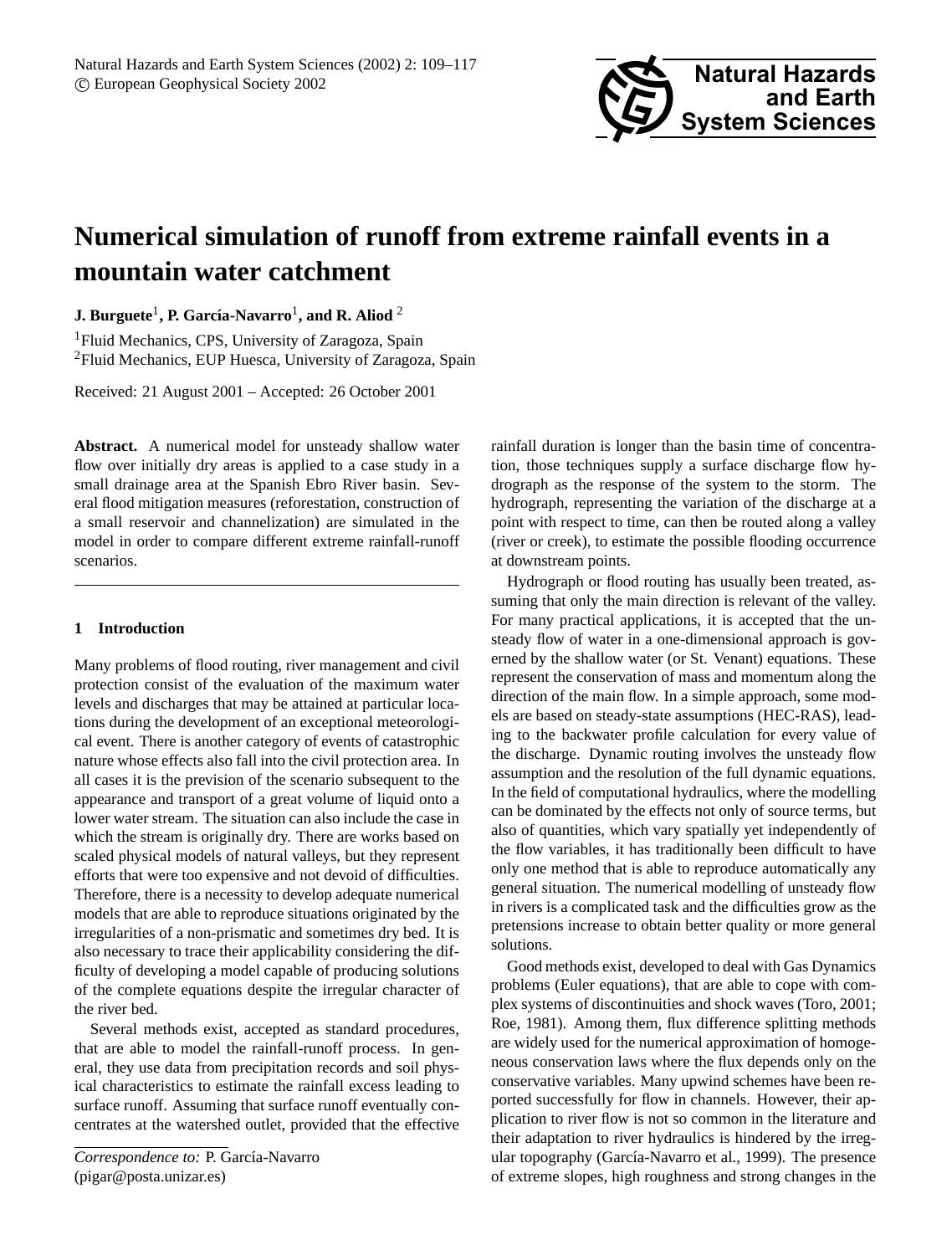irregular geometry represent a difficulty that can lead to important numerical errors presumably arising from the source terms of the equations. The extension of the basic techniques to cope with these two situations maintaining their original properties is not straightforward but has been addressed in previous works (García-Navarro et al., 1999; Burguete and García-Navarro, 2001) and is applied here.

In this paper, the main focus is on the application of a numerical technique to the simulation of the stream flow generated by the dynamical routing of a discharge hydrograph on a dry valley. The intention of this paper is to highlight the suitability of the numerical technique as an efficient hydraulic flow forecasting tool, even in difficult cases of transcritical flow over dry bed.

The hydrologic problem will first be outlined. Then, the equations governing overland flow motion will be described and some ideas concerning the numerical method applied will be presented. The results obtained in the form of previsions under different flood hypothesis, helping to support the decision of risk managers, will finally be shown.

### **2 The hydrologic problem**

The examples selected to show the applicability of the numerical technique used in this work belong to a wider hydrologic/hydraulic numerical study performed on a series of creeks draining a rural area which was being transformed into an irrigated agriculture area. The study was carried out to analyze the feasibility of several remediation strategies intended to reduce the damage that overflow in the creeks due to extreme rainfall events could cause on the near fields. The necessary investment for the works and launching of pressure distribution and irrigation systems required an estimation of the risk due to flood events associated with rains likely to occur in the amortization period.

For that purpose, historical hydrologic data were collected and the rainfall-runoff events corresponding to a return period of 10 years were characterized. Two methods were used to define the subsequent discharge at the watershed outlet points: The Rational Method, producing maximum discharge values, and the Unit Hydrograph Method, allowing the construction of discharge flow evolution in time, i.e., discharge hydrographs (Chow et a., 1994). Looking for risk analysis in the worst scenario, the Unit Hydrograph Method was used in the present study for two main reasons: since significantly higher discharge peak values were predicted and because the lagging time between additive peak values was considered a key factor in the study.

The main characteristics of the draining system analyzed in this paper are displayed on the sketch shown in Fig. 1. Valdecarro can be identified as the main creek (about 12 km long), running from right to left in the figure, draining the upstream part and carrying rain waters to the downstream Arba de Luesia River. Five secondary and relatively short tributary creeks can also be identified.

#### **3 The mathematical model**

The dynamic open channel flow equations (shallow water equations) of practical application in Hydraulics can be written as the following 1D hyperbolic systems with source terms (Chow et al., 1994; Toro, 2001):

$$
\frac{\partial u(x,t)}{\partial t} + \frac{dF(x,u)}{dx} = H(x,u)
$$
 (1)

where

$$
\mathbf{u} = \begin{pmatrix} A \\ Q \end{pmatrix}, \quad \mathbf{F} = \begin{pmatrix} Q \\ \frac{Q^2}{A} + gI_1 \end{pmatrix},
$$

$$
\mathbf{H} = \begin{pmatrix} qL \\ g\left[I_2 + A(S_0 - S_f)\right] \end{pmatrix}
$$

and where  $Q$  is the discharge,  $A$  is the wetted cross section,  $q<sub>L</sub>$  is the lateral discharge, g is the acceleration of gravity and  $S_0$  is the bed slope.  $I_1$  and  $I_2$  account for hydrostatic pressure forces

$$
I_1(x, A) = \int_0^{h(x, A)} [h(x, A) - z] \sigma(x, z) dz,
$$
  

$$
I_2(x, A) = \int_0^{h(x, A)} [h(x, A) - z] \frac{\partial \sigma(x, z)}{\partial x} dz
$$

(h being the water depth and  $\sigma$  being the channel width at a position z from the bottom)  $S_f$  is associated with bed friction and represented by the empirical Manning law (Chanson, 1999):

$$
S_f = \frac{n^2 Q^2 P^{\frac{4}{3}}}{A^{\frac{10}{3}}},
$$

where  $n$  is the Manning coefficient of bed roughness, here assumed in SI units, and  $P$  is the wetted perimeter.

From the equations in conservative form (1), it is possible to pass to an associated non-conservative form using

$$
\frac{d\boldsymbol{F}(x,\boldsymbol{u})}{dx} = \frac{\partial \boldsymbol{F}(x,\boldsymbol{u})}{\partial x} + \frac{\partial \boldsymbol{F}(x,\boldsymbol{u})}{\partial \boldsymbol{u}} \frac{\partial \boldsymbol{u}}{\partial x}
$$

$$
= \frac{\partial \boldsymbol{F}(x,\boldsymbol{u})}{\partial x} + \mathbf{J}(x,\boldsymbol{u}) \frac{\partial \boldsymbol{u}}{\partial x},
$$

where  $\mathbf{J} = \frac{\partial F}{\partial u}$  is the Jacobian matrix of the original system. Redefining the source term as

$$
H'(x, u) = H(x, u) - \frac{\partial F(x, u)}{\partial x}
$$

the non-conservative form is obtained:

$$
\frac{\partial \boldsymbol{u}(x,t)}{\partial t} + \mathbf{J}(x,\boldsymbol{u})\frac{\partial \boldsymbol{u}(x,t)}{\partial x} = \boldsymbol{H}'(x,\boldsymbol{u}).
$$
 (2)

In the shallow water system of equations the following holds

$$
\frac{dh}{dx} = \frac{\partial h}{\partial x} + \frac{1}{B} \frac{\partial A}{\partial x}
$$

$$
\frac{dI_1}{dx} = \frac{\partial I_1}{\partial x} + \frac{\partial I_1}{\partial A} \frac{\partial A}{\partial x} = I_2 + A \frac{\partial h}{\partial x} + \frac{A}{B} \frac{\partial A}{\partial x} = I_2 + A \frac{dh}{dx}
$$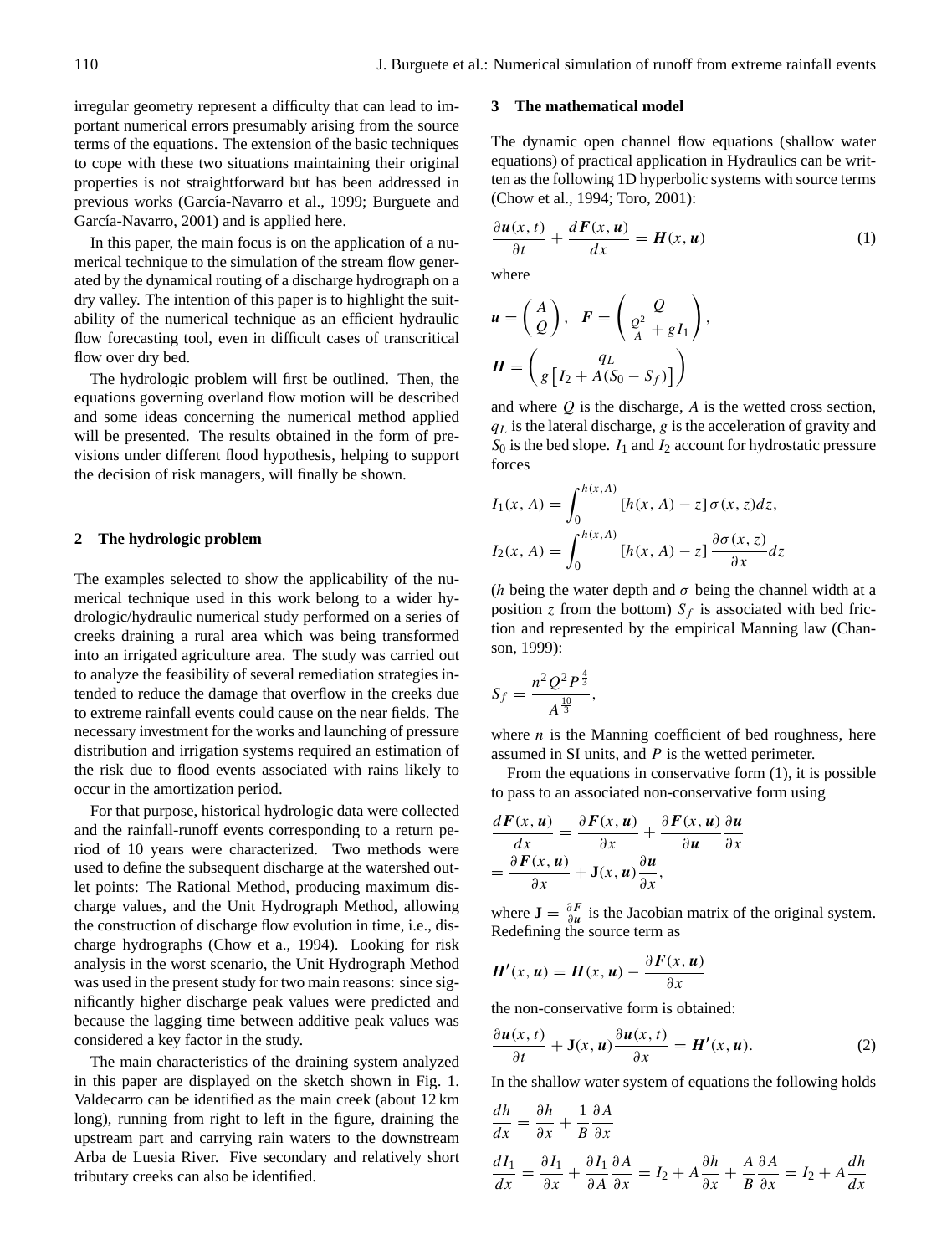and the Jacobian and new source terms of the nonconservative formulation (2) are

$$
\mathbf{J} = \begin{pmatrix} 0 & 1 \\ c^2 - v^2 & 2v \end{pmatrix},
$$

$$
\mathbf{H'} = \begin{pmatrix} 0 \\ gA \left[ S_0 - S_f - \frac{dh}{dx} + \frac{1}{B} \frac{dA}{dx} \right] \end{pmatrix}
$$
(3)

with *B* the width at the free surface,  $c = \sqrt{g \frac{A}{B}}$  the celerity of infinitesimal surface waves and  $v = \frac{Q}{A}$  $\frac{Q}{A}$  the mean fluid velocity.

It is convenient to develop the characteristic form of the equations, important for the correct formulation of upwind schemes and boundary conditions. This form is obtained from a diagonalization of the Jacobian in (2). Calling **P** and **P** −1 the matrices that make diagonal **J**,

$$
\mathbf{J} = \mathbf{P}\Lambda \mathbf{P}^{-1}, \ \Lambda = \mathbf{P}^{-1}\mathbf{J}\mathbf{P}.
$$

The diagonal matrix  $\Lambda$  is formed by the eigenvalues of **J**, and  $P$  is constructed with its eigenvectors. Let  $w$  be the set of variables (characteristic variables) that verify

$$
du = \mathbf{P}dw, \ \ dw = \mathbf{P}^{-1}du.
$$

Then,

$$
\frac{\partial \boldsymbol{w}(x,t)}{\partial t} + \Lambda(x, \boldsymbol{w}) \frac{\partial \boldsymbol{w}(x,t)}{\partial x} = \mathbf{P}^{-1}(x, \boldsymbol{w}) \boldsymbol{H}'(x, \boldsymbol{w}). \tag{4}
$$

For the shallow water equations, the above matrices are

$$
\mathbf{P} = \begin{pmatrix} 1 & 1 \\ v + c & v - c \end{pmatrix}, \quad \mathbf{P}^{-1} = \frac{1}{2c} \begin{pmatrix} c - v & 1 \\ c + v & -1 \end{pmatrix},
$$

$$
\Lambda = \begin{pmatrix} v + c & 0 \\ 0 & v - c \end{pmatrix}.
$$

### **4 Numerical method**

The conservation law (1) contains an important physical meaning. An spatial integration

$$
\int_0^L \left(\frac{\partial u}{\partial t} + \frac{dF}{dx}\right) dx = \int_0^L H dx \Rightarrow \int_0^L \frac{\partial u}{\partial t} dx
$$

$$
= F_0 - F_L + \int_0^L H dx \tag{5}
$$

expresses that the time variation of the conserved variable in a given volume is equal to the difference between the incoming and the outgoing fluxes plus the contribution of the source term. When discretizing a conservation law of this kind, incorrect numerical approximations can lead to bad behaviour in the solution and unacceptable errors, which makes them useless techniques. Schemes properly approximating the conservation equation (5) are called conservative schemes (Toro (2001)).

A numerical flux  $\boldsymbol{F}_i^T$  and a numerical source term  $\boldsymbol{H}_i^T$  can be defined at the grid nodes. The difference in the flux between two nodes can be decomposed into parts affecting the nodes on the left and right. Schemes built in such a manner follow

$$
\delta \boldsymbol{F}_{i+\frac{1}{2}}^{T} = \boldsymbol{F}_{i+1}^{T} - \boldsymbol{F}_{i}^{T} = \delta \boldsymbol{F}_{i+\frac{1}{2}}^{R} + \delta \boldsymbol{F}_{i+\frac{1}{2}}^{L}
$$
  

$$
\frac{\Delta \boldsymbol{u}_{i}^{n}}{\Delta t} = \boldsymbol{H}_{i}^{T} - \frac{1}{\delta x} (\delta \boldsymbol{F}_{i+\frac{1}{2}}^{R} + \delta \boldsymbol{F}_{i-\frac{1}{2}}^{L})
$$
(6)

and will be conservative (Burguete and García-Navarro P., 2001) since they produce a good approximation of (5), cancelling the contributions of the flux at the grid interfaces, since the global variation of the conserved variable is due only to the source terms and to the flux at the boundaries.  $\Delta$ will be used for time increments  $\Delta f_i^n = f_i^{n+1} - f_i^n$ , and  $\delta$ for spatial increments  $\delta f_{i+\frac{1}{2}}^n = f_{i+1}^n - f_i^n$ .

$$
\sum_{i=1}^{N} \frac{\Delta u_i^n}{\Delta t} \delta x = \frac{\Delta}{\Delta t} \sum_{i=1}^{N} u_i^n \delta x \approx \frac{\partial}{\partial t} \int_{x_1}^{x_N} u dx
$$
  

$$
\sum_{i=1}^{N} \left[ \boldsymbol{H}_i^T \delta x - \left( \delta \boldsymbol{F}_{i+\frac{1}{2}}^R + \delta \boldsymbol{F}_{i-\frac{1}{2}}^L \right) \right]
$$
  

$$
= \sum_{i=1}^{N} \left[ \boldsymbol{H}_i^T \delta x \right] + \boldsymbol{F}_1^T - \boldsymbol{F}_N^T \approx \boldsymbol{F}_1 - \boldsymbol{F}_N + \int_{x_1}^{x_N} \boldsymbol{H} dx
$$

In addition, and following evidences from previous works (LeVeque, 1998; García-Navarro and Vázquez Cendón, 2000; Vázquez-Cendón, 1999), we consider a non-centered contribution of the source terms

$$
\boldsymbol{H}_{i+\frac{1}{2}}^T = \boldsymbol{H}_{i+\frac{1}{2}}^R + \boldsymbol{H}_{i+\frac{1}{2}}^L
$$

so that the following formulation for the conservative scheme is proposed

$$
\frac{\Delta u_i^n}{\Delta t} = \left( H - \frac{\delta F}{\delta x} \right)_{i - \frac{1}{2}}^L + \left( H - \frac{\delta F}{\delta x} \right)_{i + \frac{1}{2}}^R. \tag{7}
$$

Defining  $G$  as

$$
G_{i+1/2} \equiv \left( H - \frac{\delta F}{\delta x} \right)_{i+\frac{1}{2}} \equiv \left( H' - \mathbf{J} \frac{\delta u}{\delta x} \right)_{i+\frac{1}{2}} \tag{8}
$$

$$
\frac{\Delta u_i^n}{\Delta t} = G_{i-\frac{1}{2}}^L + G_{i+\frac{1}{2}}^R,\tag{9}
$$

where the decomposition in the left and right parts has to be defined in every numerical scheme.

For the applications presented in this work, a second order in space and time upwind TVD scheme has been used. The choice is justified by a previous numerical study on the performance of a series of methods, which gave as a conclusion that this scheme was the one providing the best performance for unsteady flow over irregular valleys. In this scheme, the above decomposition is identified with left  $(G^-)$  and right  $(G<sup>+</sup>)$  moving contributions: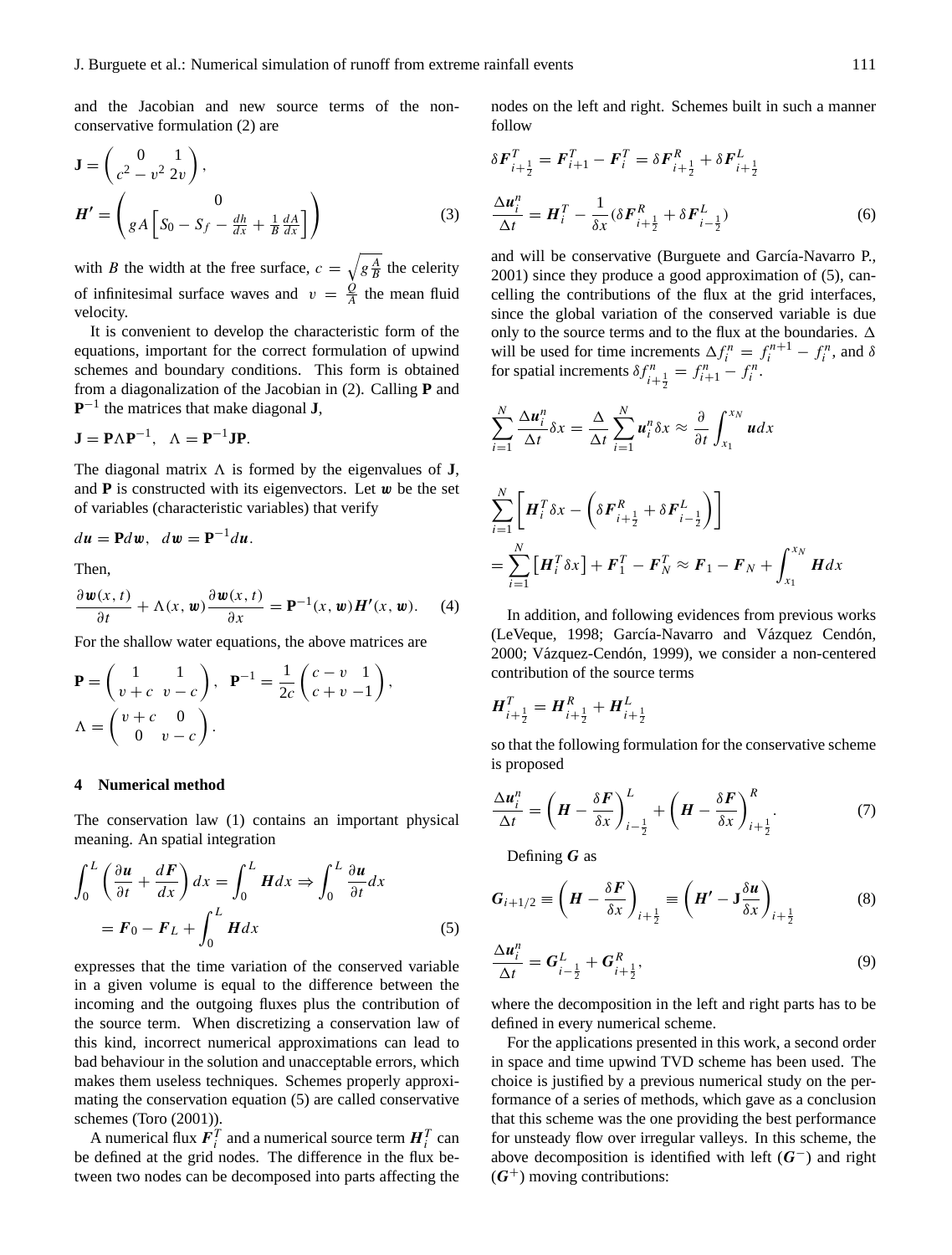$$
G_{i+\frac{1}{2}} = (G^{-})_{i+\frac{1}{2}}^{n} + \frac{\Delta t}{2} \left\{ \left[ \Psi^{+} \left( 1 - \frac{\Delta t}{\delta x} \mathbf{J}^{+} \right) G^{+} \right]_{i-\frac{1}{2}}^{n} - \left[ \Psi^{-} \left( 1 + \frac{\Delta t}{\delta x} \mathbf{J}^{-} \right) G^{-} \right]_{i+\frac{3}{2}}^{n} \right\}
$$
  
\n
$$
G_{i+\frac{1}{2}}^{L} = (G^{-})_{i+\frac{1}{2}}^{n} + \frac{\Delta t}{2} \left\{ \left[ \Psi^{-} \left( 1 + \frac{\Delta t}{\delta x} \mathbf{J}^{-} \right) G^{-} \right]_{i+\frac{3}{2}}^{n} - \left[ \Psi^{+} \left( 1 - \frac{\Delta t}{\delta x} \mathbf{J}^{+} \right) G^{+} \right]_{i-\frac{1}{2}}^{n} \right\}
$$
  
\n
$$
\mathbf{J}^{\pm} = \mathbf{P} \left( \begin{array}{c} \frac{1 + \text{sign}(v + c)}{2} & 0 \\ 0 & \frac{1 + \text{sign}(v - c)}{2} \end{array} \right) \mathbf{P}^{-1} \mathbf{J}
$$
  
\n
$$
G^{\pm} = \mathbf{P} \left( \begin{array}{c} \frac{1 + \text{sign}(v + c)}{2} & 0 \\ 0 & \frac{1 + \text{sign}(v - c)}{2} \end{array} \right) \mathbf{P}^{-1} G.
$$

Making an implicit treatment of the source term, necessary to avoid the numerical instabilities produced by dominant source terms, the scheme is:

$$
\left(1 - \mathbf{K}_i^n \frac{\Delta t}{2}\right) \Delta u_i^n = \Delta t \left[ \left(\mathbf{G}^+\right)_{i-\frac{1}{2}}^n + \left(\mathbf{G}^-\right)_{i+\frac{1}{2}}^n \right] \n+ \frac{\Delta t}{2} \left\{ \left[ \Psi^+ \left(1 - \frac{\Delta t}{\delta x} \mathbf{J}^+ \right) \mathbf{G}^+ \right]_{i-\frac{1}{2}}^n \n- \left[ \Psi^+ \left(1 - \frac{\Delta t}{\delta x} \mathbf{J}^+ \right) \mathbf{G}^+ \right]_{i+\frac{3}{2}}^n \n+ \left[ \Psi^- \left(1 + \frac{\Delta t}{\delta x} \mathbf{J}^- \right) \mathbf{G}^- \right]_{i+\frac{1}{2}}^n \n- \left[ \Psi^- \left(1 + \frac{\Delta t}{\delta x} \mathbf{J}^- \right) \mathbf{G}^- \right]_{i+\frac{3}{2}}^n \right\}
$$
\n(10)

with **K** the Jacobian of the source term and  $\Psi$  the limiting function matrix necessary to avoid numerical oscillations. For more details on this scheme, see Burguete and García-Navarro P. (2001).

#### 4.1 Numerical boundary conditions

The theory of characteristics supplies a rigorous rule for the numerical treatment of the boundary conditions at the upstream and downstream ends. In case of subcritical flow, at every boundary, one external or physical boundary condition is required and the numerical scheme must provide another one. On the other hand, if the flow is supercritical, two external boundary conditions need to be imposed at the inlet (upstream), whereas the numerical scheme will provide two numerical boundary conditions at the outlet (downstream).

In the case study considered in this work, the discharge hydrograph from the hydrologic analysis of the rainfall represents one physical boundary condition to be imposed upstream. For the physical properties at the downstream end of the creek, no representative physical boundary condition was known. The Arba de Luesia is a river of highly variable regime, hence no representative water level could be specified at the junction point. This, together with the fact that the torrent is usually dry, led us to the option of modelling the torrent downstream point as a free-flowing section. The method proposed here always supplies two conditions at the outlet and one condition at the upstream end so that both subcritical and supercritical flows can be dealt with appropriately.

The method is based on a very important physical principle: the increment of mass in the whole system in a time interval is the result of the entering mass flow minus the leaving mass flow during that period of time. When using a conservative numerical scheme, this physical principle provides a way to reach two objectives: first, to allow for a null mass balance error and second, to supply numerical boundary conditions.

In one time step, the numerical scheme as defined in (10) supplies updated values for all the nodal variables. We will denote them the by  $u_i^s$ , in particular, for the cross section,  $A_i^s$ , and the associated volume increment is

$$
\Delta M = \sum_{i=1}^{N} (A_i^s - A_i^n) \delta x.
$$

When (10) is applied to calculate the updated values  $A_i^s$  and this is used in the volume increment calculation, the above expression is

$$
\Delta M = (Q_1^n - Q_N^n) \Delta t
$$

and the difference with respect to the net incoming flow rate is the volume error of the numerical scheme. It can be seen as if the scheme was generating a numerical inflow volume  $V_{in}^{num} = Q_1^n \Delta t$  and a numerical outflow volume  $V_{out}^{num}$  $Q_N^n \Delta t$ . In order to achieve perfect volume conservation, if the upstream physical boundary condition is  $Q_1^{n+1}$  at the inlet, and it is assumed that the physical volume entering during one time step is  $V_{in}^{phy} = \frac{1}{2} \left( Q_1^{n+1} + Q_1^n \right) \Delta t$ , then the corrected value for the wetted section upstream  $A_1^{n+1}$  is

$$
A_1^{n+1} = A_1^s + \frac{V_{in}^{phy} - V_{in}^{num}}{\delta x} = A_1^s + \frac{1}{2} \left( Q_1^{n+1} - Q_1^n \right) \frac{\Delta t}{\delta x}
$$

and for the wetted section downstream  $A_N^{n+1}$  is

$$
A_N^{n+1} = A_N^s - \frac{1}{2} \left( Q_N^{n+1} - Q_N^n \right) \frac{\Delta t}{\delta x}
$$

in the case of having supercritical flow, upstream:

$$
A_1^{n+1} = \frac{V_{in}^{phy} - V_{in}^{num}}{\delta x} = \frac{1}{2} \left( Q_1^{n+1} - Q_1^{n} \right) \frac{\Delta t}{\delta x}
$$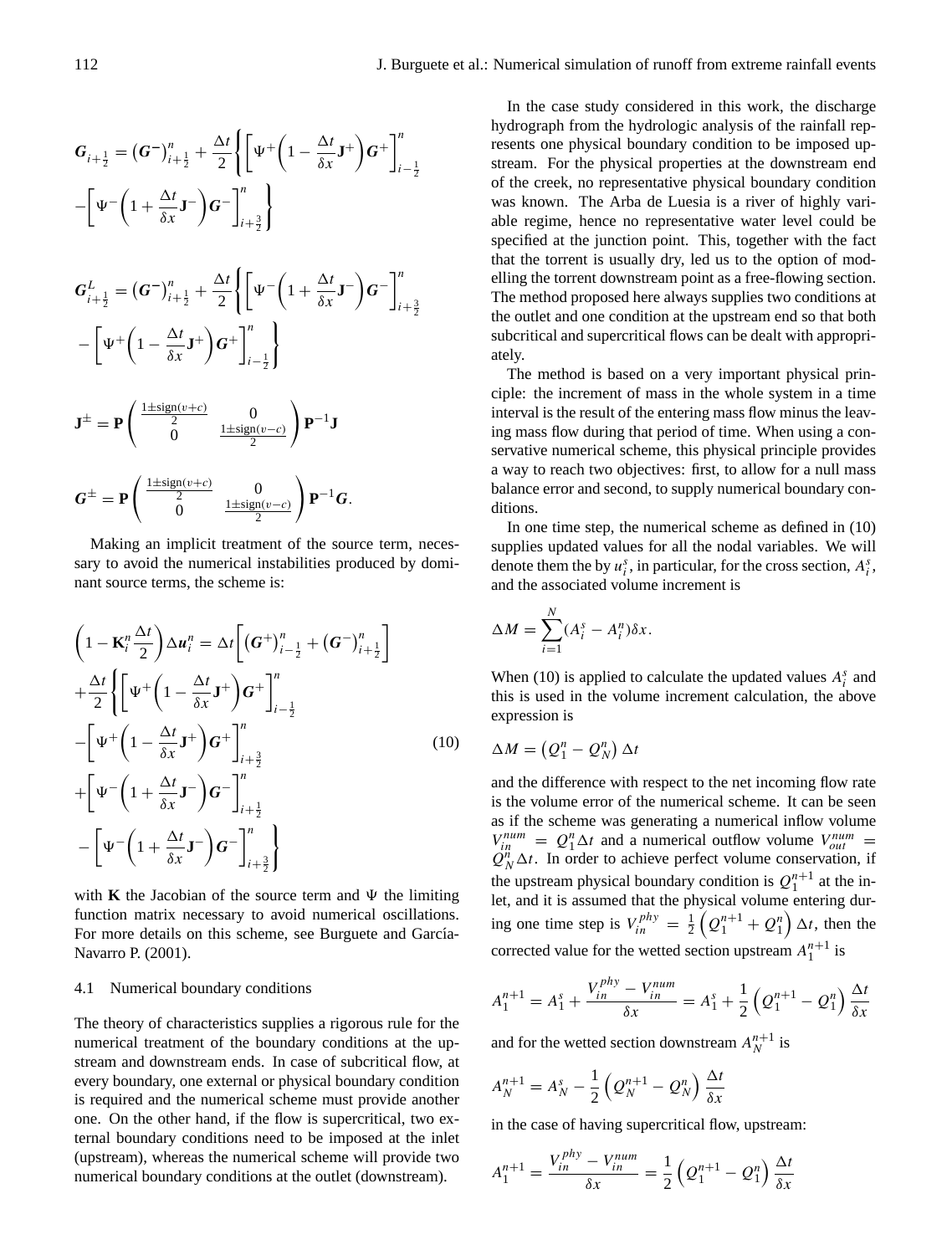

**Fig. 1.** Plan view of the basin.



**Fig. 2.** Bottom level variation of the creek along the main direction.



**Fig. 3.** Discharge hydrographs at sections for the basic case.

and downstream

$$
A_N^{n+1} = A_N^s
$$

$$
Q_N^{n+1}=Q_N^s.
$$

4.2 Front advance over dry bed

Unsteady shallow water flow over dry beds is at present one of the topics of research in computational hydraulics. One way to deal with this kind of flow is to use a moving computational mesh so that computation is only performed in the wet cells and the grid moves as the water front does. Suitable boundary conditions must be applied for the correct front tracking. A different approach consists of a thorough calculation of the front position as it advances over a computational mesh covering all the physical domain and in which there are both wet and dry cells. Among the authors using this second methodology, and for numerical reasons, a very small value for water depth in the dry cells is frequently used in order to avoid zero depth values. The amount of this threshold is reported to be something between  $10^{-3}m$  and  $10^{-6}m$ , not precised or justified in general.

On the other hand, the shallow water equations can be derived from the Navier-Stokes equations through a depth averaging (in 2D) or a cross section averaging (in 1D) process. The product of such averaging is a set of equations written in terms of wetted cross section size and average velocity. The information concerning the original velocity profile is therefore reduced to a friction source term which takes into account the wall tangential stress and other viscous effects. This is usually modelled by means of a Manning type formula which actually derives from the viscous nature of the velocity profile.

A way to give physical meaning to the threshold value has been attempted in our work. In nature, rivers and streams do not have a regular bottom roughness, but the bed consists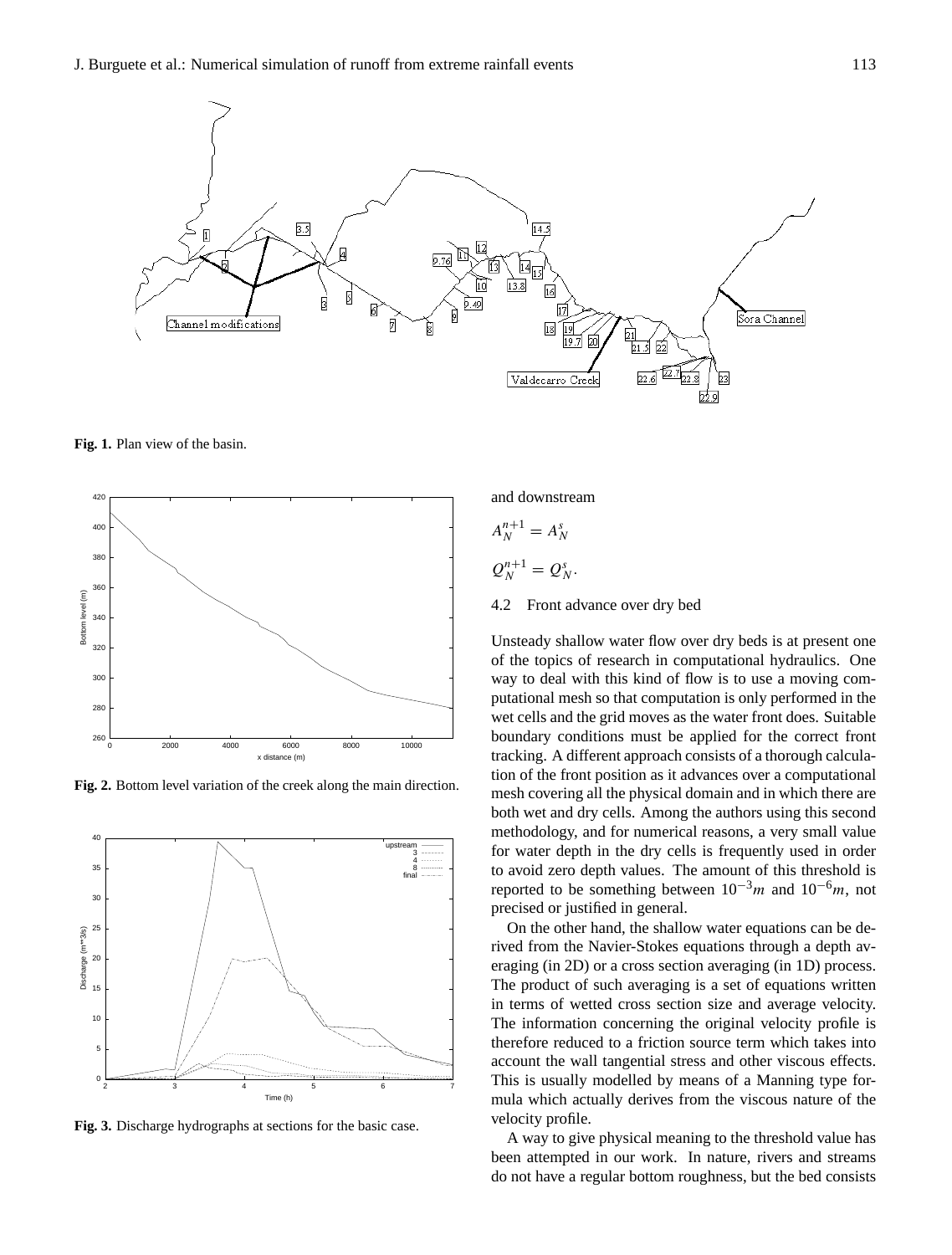

**Fig. 4.** Discharge profiles at times  $t = 3:00$  h,  $3:15$  h,  $3:30$  h,  $3:45$  h, 4:00 h and 4:15 h for the basic case.

of unsorted sand, gravel and rocks. Numerous researchers in the past have tried to relate the equivalent roughness height to a characteristic grain size, such as the median grain size  $d_{50}$ , leading to a general rule of proportionality between them. On the other hand, it is well known that in torrents and mountain streams the size of the boulders can be of the order of magnitude of the flow depth. In those cases, the flow resistance is mainly due to form drag and energy dissipation more than skin friction. Neither Chezy nor Manning formulae are adequate to estimate the friction losses, and experimental investigations should be performed beforehand. Due to the impossibility of carrying out such field experiments in most cases, a compromise is required.

The option chosen in this work is based on the empirical correlation proposed by Strickler in 1923 (Chanson, 1999) for the Manning coefficient in rivers

$$
n = 0.041 d_{50}^{1/6}
$$

Given an estimation for the global or local Manning coefficient, the above relation supplies the order of magnitude of  $d_{50}$ . In our model, this value is used as the minimum water depth required at the front position to allow front advance. For water depths below that value, water is forced to stop and accumulate.

#### **5 Risk remediation strategies and numerical results**

The numerical method outlined in Sect. 4 was used to solve the equations presented in Sect. 3 and therefore to simulate the flood wave generated by the rainfall-runoff hydrographs along the Valdecarro Creek during a 5 hour flooding event. For this simulation the discharge hydrograph at the upstream end of the creek was used as physical boundary condition and subsequent hydrographs, entering Valdecarro Creek through its confluences, were considered as lateral discharges. A general sketch of the region is presented in Fig. 1, where Valdecarro Creek is represented entering by the right side of the



**Fig. 5.** Valley cross section (continuous line) and water cross section profiles at times  $t = 3:00 \text{ h}$ ,  $3:15 \text{ h}$ ,  $3:30 \text{ h}$ ,  $3:45 \text{ h}$  4:00 h and 4:15 h for the basic case.



**Fig. 6.** Froude number distribution at time  $t = 4:00$  h in the basic case.

figure, running over about 12 km and joining Arba de Luesia River at the left part of the figure. One of the main features of the creek topography is the high variability of the cross section shape along the main axis. The valley is wide, devoid of bank vegetation and well divided into a curved main channel and a flood plain in the upstream part (from 0 to 5 km approximately). In particular, there is a very wide reach in the first 200 meters of creek. At  $x = 5Km$  approximately, a transition from composed to single cross section shape of minor capacity can be noticed. From 5 km to 8 km this tendency continues and, at the same time, considerably more vegetation covering the banks can be found. The lower part of the creek, from 8 km ahead, can be considered an artificially shaped triangular channel of decreasing, tending to zero, capacity. The torrent ends near the river in a plain crossed by a road. From the beginning of this study, the lower part was identified as problematic and a preliminary decision of performing a channelization in the last 3 km was made. Figure 2 shows the bed level variations. As for the roughness char-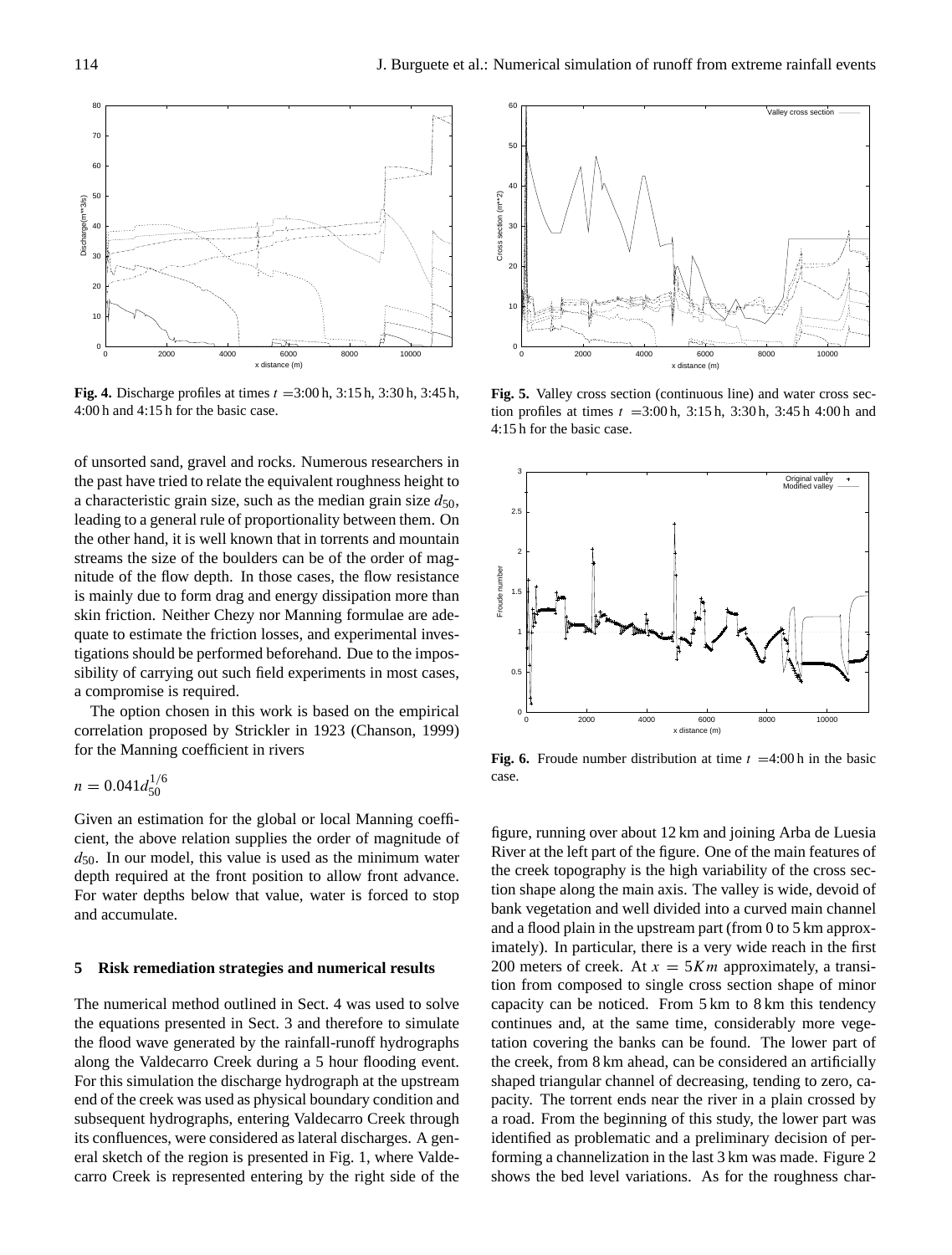

**Fig. 7.** Detail of the dam for the internal reservoir modelling (s1).



**Fig. 8.** Discharge hydrographs at different sections for the upstream reforestation case (s2).

acterization, all the reaches were given an average value of Manning's n=0.03.

In a first calculation, the basic magnitudes defining the torrent were used to evaluate the extent of the flooding in the presence of the actual physical and hydrologic conditions, as well as the mentioned channelization. The valley cross section shape was known up to a limit in width. From that point, vertical walls were assumed, i.e., no real flood plain was simulated. The results indicated that the banks were not able to convey the water in the middle part under the assumed rain hypothesis. The discharge hydrographs deduced from the hydrologic hypothesis are shown in Fig. 3 where the flow discharge law versus time has been plotted for a time interval of 5h, the period considered in this study. The discharge entering the creek by the upstream section has been plotted, together with the hydrographs joining the stream along the creek. This results are shown in Fig. 5, where the valley cross section is plotted along the  $x$  distance, together with several wetted cross sections corresponding to the time evolution of the flood event which



**Fig. 9.** Discharge profiles at times  $t = 3:00$  h,  $3:15$  h,  $3:30$  h,  $3:45$  h, 4:00 h and 4:15 h for the internal reservoir case (s1).



**Fig. 10.** Valley cross section (continuous line) and water cross section profiles at times  $t = 3:00 \text{ h}$ ,  $3:15 \text{ h}$ ,  $3:30 \text{ h}$ ,  $3:45 \text{ h}$ ,  $4:00 \text{ h}$  and 4:15 h for the internal reservoir case (s1).

is supposed to last approximately 5 h. Figure 4 displays discharge profiles at different times in order to follow not only the progression of the discharge flooding wave, but also the effect of the secondary hydrographs entering at later times through the tributary creeks. It is also worth noting the torrential character of the flow in this simulation, hence the inherent numerical difficulties, as indicated by the Froude number distribution along the valley at an intermediate time during the simulation in Fig. 6. This figure also indicates the supercritical regime at the downstream end.

The second step, and main bulk of this work, was the definition of different scenarios oriented to flood risk mitigation. In order to exploit the possibilities that CFD offers, several hypotheses were modelled to check their suitability and ability to reduce flood damage. The first was to model the effects of the construction of an in-line reservoir as storage structure at the upstream inlet by making use of the extremely wide natural cross section in that part. We shall call this solution 1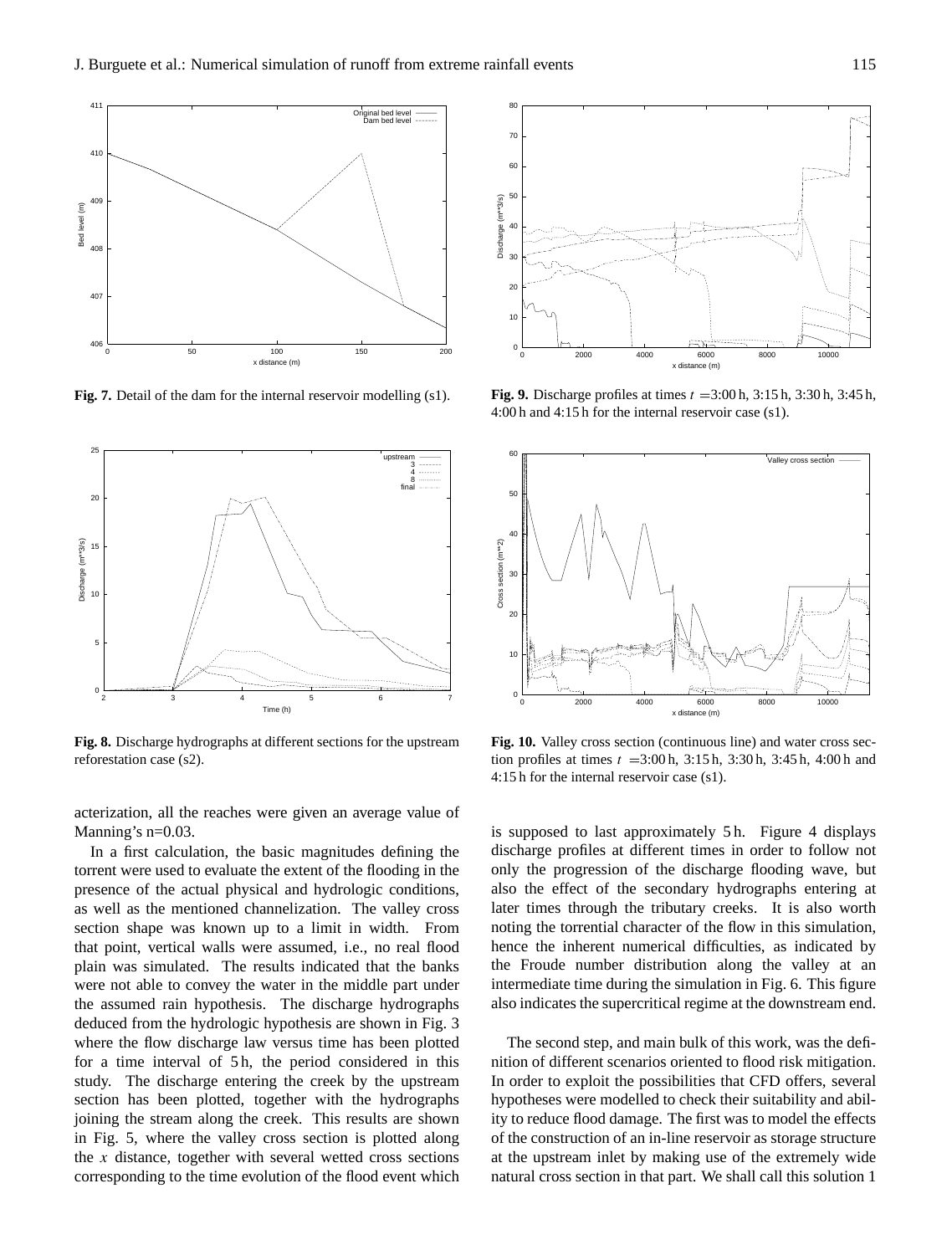

**Fig. 11.** Discharge profiles at times  $t = 3:00 \text{ h}$ ,  $3:15 \text{ h}$ ,  $3:30 \text{ h}$ ,  $3:45 \text{ h}$ , 4:00 h and 4:15 h for the reforestation case(s2).



**Fig. 12.** Valley cross section (continuous line) and water cross section profiles at times  $t = 3:00 \text{ h}$ ,  $3:15 \text{ h}$ ,  $3:30 \text{ h}$ ,  $3:45 \text{ h}$ ,  $4:00 \text{ h}$  and 4:15 h for the reforestation case(s2)

(s1). This reservoir was simulated in our model by means of a sufficiently rising bed level in the cross section at the location of the hypothetical dam. This detail is shown in Fig. 7, where the original bed level and the one modified to represent the dam location are plotted together. The storage capacity of this reservoir was estimated at around  $10000 \,\mathrm{m}^3$ , requiring a filling time of 5 min at a rate of  $35m^3/s$ , the discharge value at the inlet at the peak of the storm. Figures 9 and 10 display the numerical results corresponding to this hypothesis for the wetted cross section and the discharge evolution, respectively. They show clearly that the modelled reservoir has no significant effect. The reservoir capacity is not enough to produce a noticeable damping of the peak discharge hydrograph.

In a different approach, the second flood mitigation measure introduced in our model was the hypothesis of upstream reforestation. This will be called solution 2 (s2). The assumption of a change in the land use and vegetation over the



**Fig. 13.** Discharge profiles at times  $t = 3:00$  h,  $3:15$  h,  $3:30$  h,  $3:45$  h, 4:00 h and 4:15 h for the bank clearing case(s3).



**Fig. 14.** Valley cross section (continuous line) and water cross section profiles at times  $t = 3:00 \text{ h}$ ,  $3:15 \text{ h}$ ,  $3:30 \text{ h}$ ,  $3:45 \text{ h}$ ,  $4:00 \text{ h}$  and 4:15 h for the bank clearing case (s3).

area forming the basin, draining into the upper part of the creek, modified the parameters defining the soil infiltration capacity so that for identical rain conditions, smaller peak hydrographs resulted. This can be seen on the discharge hydrographs plotted in Fig. 8, where the upstream discharge hydrograph must be compared with the one in Fig. 3. The subsequent flood profiles, as obtained from the numerical routing, are displayed in Fig. 11. The main consequence was that under this hypothesis, the water depths were also reduced so that the preliminary channelization of the lower part can be considered sufficient to convey the flow from the assumed rain intensity.

As the third and last risk mitigation strategy, a roughness reduction in the channelized part was proposed by means of bank vegetation clearing and concrete cover. This will be referred to as solution 3 (s3). This option was simulated by means of a modified Manning roughness coefficient in the lower 3 km, reducing the original n=0.03 to n=0.015. The